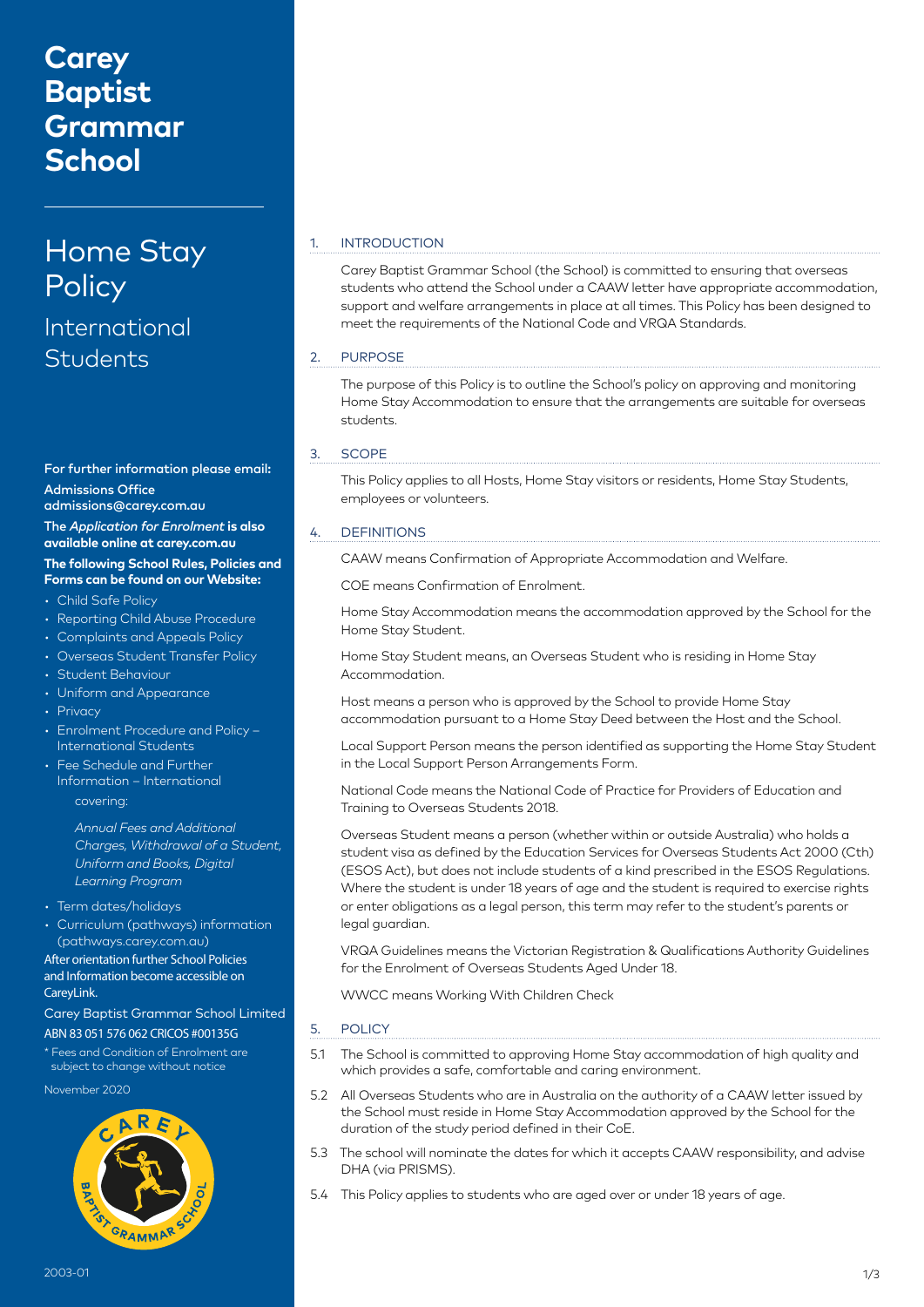- 5.5 The School will not approve Home Stay Accommodation if the maximum number of students in their homestay exceeds three students either under 18 years or over.
- 5.6 A Home Stay Student's Host and Local Support Person cannot be the same person.
- 5.7 An employee cannot be a Host, unless exceptional circumstances apply and the Principal and Deputy Head have provided written approval of the appointment. Notwithstanding this clause, an employee may be authorised as a temporary Host in exceptional circumstances, provided that the employee receives no financial gain.
- 5.8 Students of the opposite sex can reside in the Home Stay Accommodation, provided that all Home Stay Students living or intending to live in the Home Stay and the Home Stay coordinator approve the arrangement.
- 5.9 Home Stay Students cannot change arrangements without consultation with and agreement by the School.
- 5.10 Students who wish to stay overnight in alternative/temporary accommodation must provide two weeks notice to the school with written parental permission and this accommodation must be approved by the school.
- 5.11 The School will never approve enrolment or Home Stay Accommodation for an Overseas Student who will be under the age of 13 at their time of commencement at the School.
- 5.12 The School has not and will not delegate, outsource or contract any responsibility for the accommodation, welfare and support of any student on a CAAW letter to another party.

#### 6. RECRUITING AND SCREENING HOSTS

- 6.1 When considering whether a Host and Accommodation is appropriate, the Home Stay Co-ordinator will undertake the following process:
	- (a) Meet the proposed Host, others who reside at the Home Stay Accommodation and any regular visitors to know the character and background of all persons who will be in frequent contact with the Home Stay Student.
	- (b) Visit the home and conduct a Home Stay Risk Assessment.
	- (c) Provide to the Host:
	- (i) Home Stay Risk Management Strategy;
	- (ii) Child Safety Policy;
	- (iii) Child Safety Code of Conduct; and
	- (iv) any other relevant policies.
	- (d) Receive approved WWCC from all persons 18 years or over (including other students) residing or frequenting the home and check the validity of the documents via the WWCC website.
	- (e) Obtain reference contact details of personal and professional referees of any persons over 18 years who reside or frequent the home as required.
	- (f) The School will maintain up-to-date records of the student's contact details, including the contact details of the student's parent(s), legal guardian or any adult responsible for the student's welfare in PRISMS.
- 6.2 Where the School uses a third party to source Hosts, the process prescribed under this Policy will still be followed by the School to assess the Host, regardless of the third party's process or recommendation. The use of a third party is purely to connect the School with potential Hosts, and does not represent any effort to delegate the School's responsibility for the Overseas Student's accommodation, welfare or support.

All Third Party providers need to provide Child Safe

documentation and WWCCs. These records are checked each term and kept up to date.

#### 7. FOLLOWING APPROVAL

- 7.1 Once a Host and Accommodation has been approved by the Principal, the Home Stay Co-ordinator will
	- (a) match the Home Stay Accommodation to the individual needs of the Home Stay Student and their family, considering factors such as age, interests and study requirements.
	- (b) carry out regular site visits of the Home Stay Accommodation, at least every six months but more frequently if deemed necessary by the Home Stay Coordinator. At each visit, the Home Stay Co-ordinator will complete a Home Stay Risk Assessment and will advise the Principal if there are any material changes to the risk assessment of the Home Stay Accommodation.
- 7.2 Notwithstanding item 7.1(b), the Home Stay Co-ordinator will not have to carry out a site visit if the Home Stay Accommodation has been verified by a site visit in relation to another student in the previous three months.
- 7.3 The Home Stay Student and Host will be required to sign the Home Stay Guidelines for International Students soon after the student moves into the Home Stay Accommodation. This outlines fundamental expectations of all stake holders and is continually reviewed throughout the school year in communication with all stake holders.
- 7.4 Prior to the commencement of a Home Stay appointment, the School will provide the Host with the emergency contact details of the School (which is a 24 hour emergency number) and the Overseas Student's parents.
- 7.5 The School will provide training from time to time for Hosts to ensure that they have adequate knowledge of:
	- (a) the Child Safe Standards;
	- (b) the School's policies and procedures for managing emergency and critical incidents, and for verifying that the student's accommodation is appropriate to the Overseas Student's age and needs; and
	- (c) the ESOS Act, the National Code and the VRQA Standards.

#### 8. RESPONSIBILITY FOR APPROVAL

- 8.1 The Principal of the School, their delegate as assigned by the Principal from time to time, is responsible for approving all Home Stay accommodation.
- 8.2 To enable the Principal to approve Home Stay Accommodation, the Home Stay Co-ordinator, or their delegate, will prepare a Home Stay Risk Assessment during each site visit of any Home Stay Accommodation. Following completion of this Assessment, the Home Stay Co-ordinator will make a recommendation to the Principal about the suitability of the Home Stay Accommodation.
- 8.3 The Principal will consider the recommendation of the Home Stay Co-ordinator when determining whether to approve any Home Stay Accommodation.
- 8.4 The Home Stay Co-ordinator is responsible for considering all requests submitted under item 9.6.

#### 9. HOME STAY FEE

- 9.1 While the School does not involve itself in the payment of Home Stay fees, it does recommend that a minimum fee of \$360 per week is deemed as an acceptable fee by the School.
- 9.2 The Home Stay fee should cover the services provided by the Host to the Home Stay Student as specified in the Home Stay